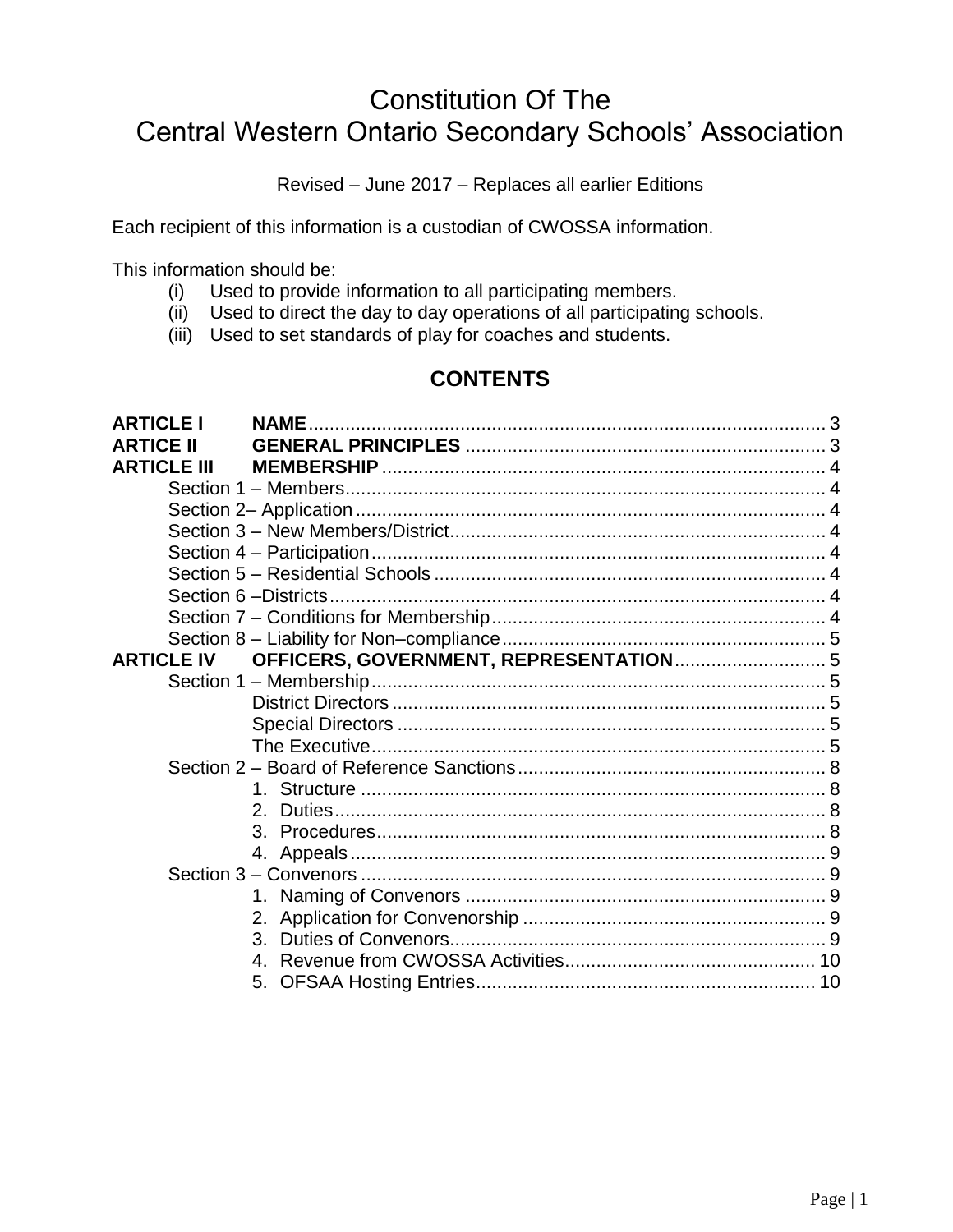## **ARTICLE V FINANCES**

| <b>ARTICLE VI</b>  |
|--------------------|
|                    |
|                    |
|                    |
|                    |
|                    |
|                    |
| <b>ARTICLE VII</b> |
|                    |
|                    |
|                    |
|                    |
|                    |
|                    |
|                    |
| <b>Appendix A</b>  |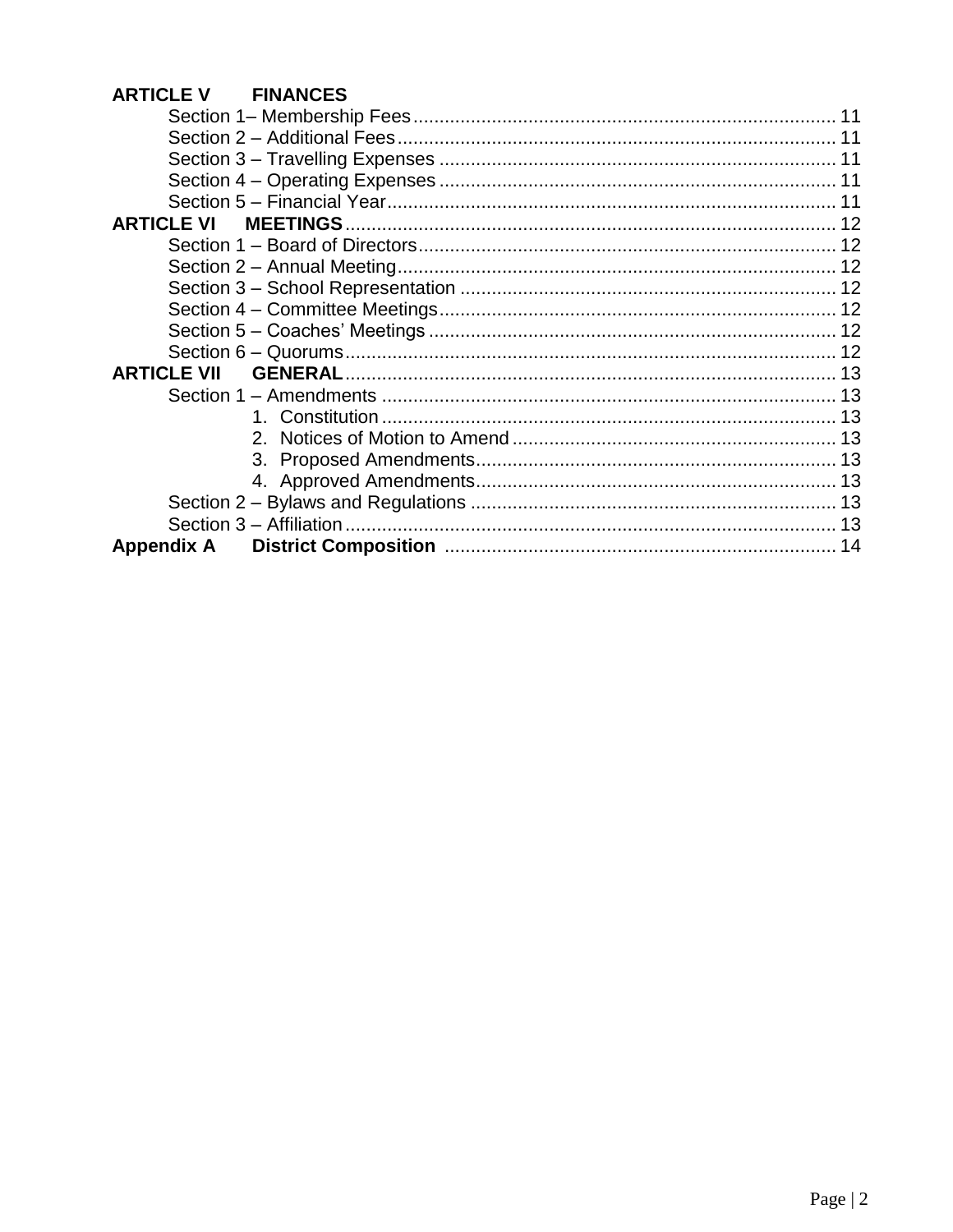# Constitution Of The Central Western Ontario Secondary Schools' Association

## **ARTICLE I – NAME**

This association shall be known as the CENTRAL WESTERN ONTARIO SECONDARY SCHOOLS' ASSOCIATION (CWOSSA) and shall be hereinafter be referred to as the Association.

## **ARTICE II – GENERAL PRINCIPLES**

This Association is committed to the valuable role that inter–school sport plays in the education of student athletes and to the positive contributions it makes to the entire school climate.

This Association shall make available to its members annually a comprehensive balanced program of Inter–school Championships.

This Association shall operate under the constitution and playing regulations and by–laws of OFSAA unless otherwise outlined in this document or approved by the Board of **Directors** 

This Association will strongly oppose any tendency to place undue emphasis on any one activity or to accord special prestige or consideration to any school or group of schools.

This Association shall always, where a conflict of interest arises, base any settlement upon the principle of the most good to the most schools.

This Association does not place any member school under obligation to participate in any association activity.

This Association does not guarantee any member school automatic participation in any Association activity. Participation shall be a privilege, not a right.

This Association believes in fairness of competition and will always support the right of fair access to equitable competition for all schools in all Districts.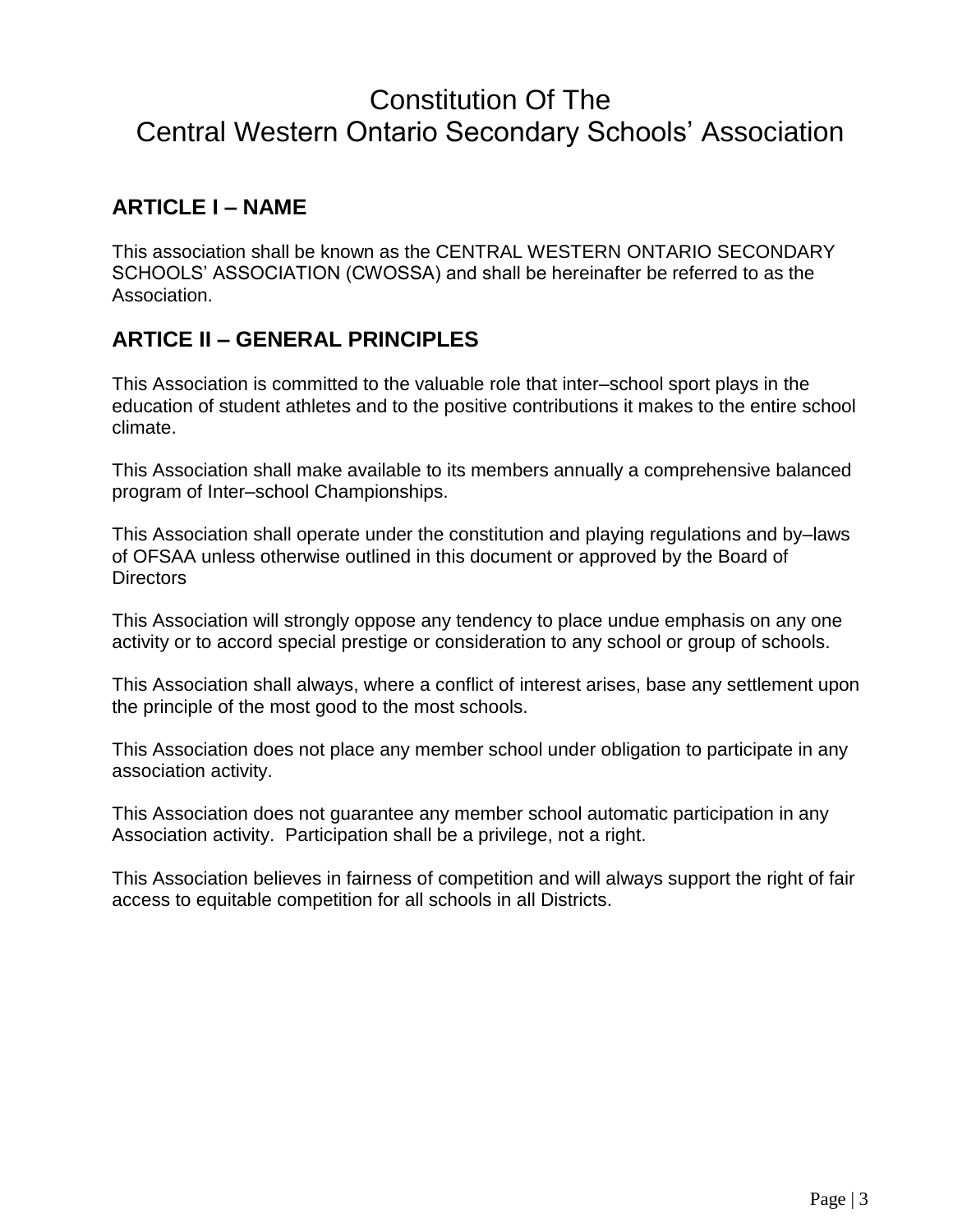## **ARTICLE III – MEMBERSHIP**

## **Section 1 – Members**

Members of the Association shall be those schools named in the current official list published by the Association.

### **Section 2– Application**

Schools may apply for membership by written application to the Executive Director of the Association. Where a member school of another Association makes application, acceptance shall be contingent upon agreement between that Association and CWOSSA.

## **Section 3 – New Members/District**

- (i) Acceptance of a new member school shall require the approval of the new School's application by the Board of Directors.
- (ii) Acceptance of a new District shall require the approval of the new District's application by the CWOSSA Board of Directors

## **Section 4 – Participation**

The term "Secondary School" for the purpose of this constitution shall be taken to include all schools engaged in teaching at the secondary school level. (Grades 9 to 12 inclusive) in any Association activity. Participation shall be considered a privilege, not a right.

### **Section 5 – Residential Schools**

In the event that a residential school applies for membership, they may be accepted on a year–to–year basis. Such schools must apply to the Executive Director before each annual meeting for readmission the following year. The Board will either accept such school or refer the matter to the Annual Meeting and seriously consider any recommendation it (Annual Meeting) may decide upon.

### **Section 6 –Districts**

- (i) Member schools will be assigned to districts subject.
- (ii) Districts and their composition shall be those in the current official list published by the Association. Appendix A
- (iii) The Board of Directors shall from time to time, revise Districts and their memberships, applying the general principles of Article II, to meet changing conditions.

## **Section 7 – Conditions for Membership**

The conditions for school membership in the Association are:

- (i) Agreement to comply with all pertinent decisions of the Board of Directors, as promulgated in the Constitution, bylaws, and regulations or conveyed to member schools by other official means of communication.
- (ii) Payment of pertinent fees by the dates specified.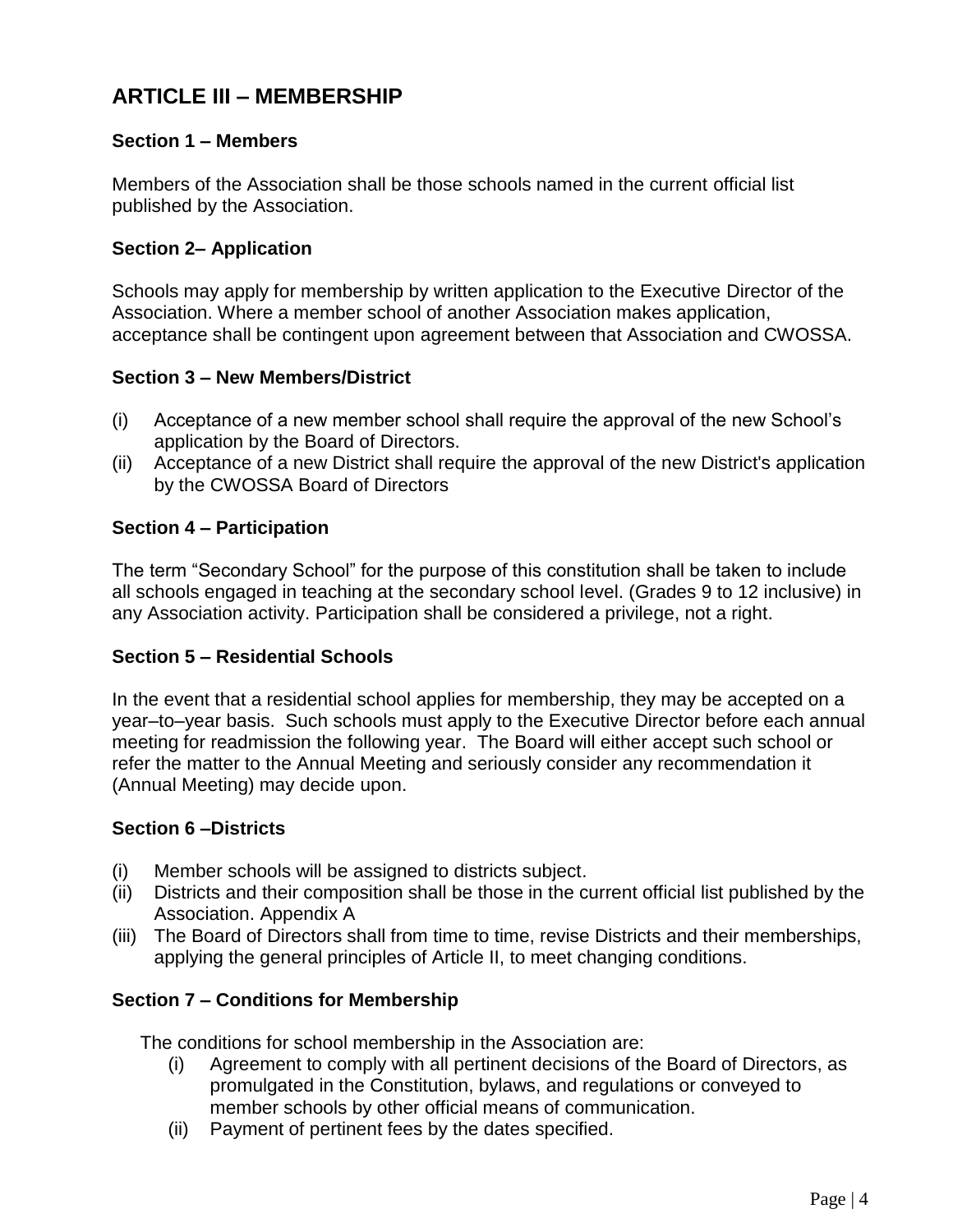(iii) Payment of fees admits willingness to comply with all such decisions of the Board.

## **Section 8 – Liability for Non–compliance**

Neglect or refusal by the principal or the designated authority of a member school to so comply constitutes a breach of the membership agreement. This renders the school liable to cancellation of its membership in the Association and joint liability with the responsible parties for any financial loss to CWOSSA resulting from the incident.

## **ARTICLE IV – OFFICERS, GOVERNMENT, REPRESENTATION**

## **Section 1 – Membership**

The membership shall consist of:

#### **1. District Directors**

Each District shall be entitled to a Boys' and a Girls' Director who shall normally be chosen for a two year term by the member schools of that District from among the active staff. Each District shall notify the Executive Director as soon as a new Director is chosen for the District.

CWOSSA Directors shall be responsible for:

- (i) Attending three Board of Directors meetings and one Annual General Meeting.
- (ii) Following–up with local Association schools regarding registration and fees.
- (iii) Following–up with local Association Boards regarding insurance fees.
- (iv) Recruiting convenors to host events before the spring AGM.
- (v) Reporting of meeting minutes to local Associations.
- (vi) Making amendments to the Constitution, By–laws and rules of play for all CWOSAA sports as outlined in Article VII – General – Amendments Section 1 and Section 2.
- (vii) Approving of the annual Championship Calendar and maintenance of the three– year calendar.
- (viii) Distributing CWOSAA manuals to all schools in local Association.
- (ix) Submitting OFSAA bids that come from their local Association for approval by Board of Directors.
- (x) Providing a District convenor list to the Executive Director.

### **2. Special Directors**

The Board may, at its discretion, appoint Special Directors it deems to be in the best interests of the Association. Such appointments shall normally be for a period of two years.

### **3. The Executive**

The Executive shall be empowered by the Directors to transact CWOSSA business between meetings of the Directors and is responsible to the Directors. The Executive as such, shall not be held personally liable for any decisions made, or actions taken, in the performance of their duties as Executive members provided said decisions or actions are made in good faith and CWOSSA shall indemnify and save the Executive harmless from any and all causes of action, howsoever they may arise, in connection with the performance of their duties as Executive members.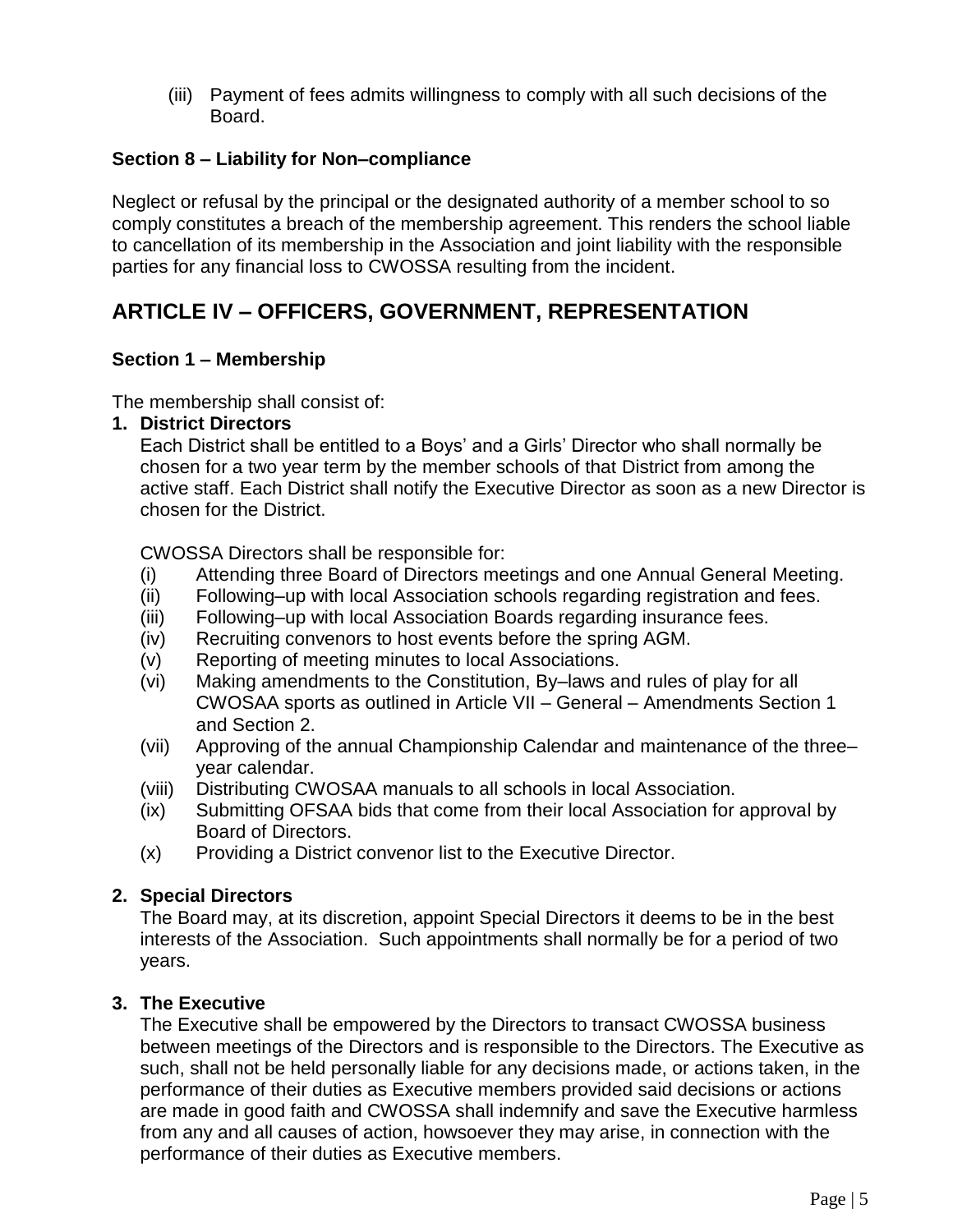a) Members of the Executive

The officers of CWOSSA shall be known as the Executive and shall consist of the following members:

President Vice–president Principals' Representative Past–President **Secretary Treasurer** OFSAA Boys Representative OFSAA Girls Representative Executive Director Member(s) at Large

- (i) All members of the Executive shall be appointed or elected by the Directors. Except for the Executive Director and OFSAA Representatives, all Executive positions are for a two year term. All Executive elections and/or appointments shall take place at the Annual General Meeting.
- (ii) Nominations for Vice–president, Principal's Representative and OFSAA Representatives shall occur by the June Executive meeting.
- (iii) The Vice President is elected for a two–year term in the even calendar years.
- (iv) The Principal's Representative is elected for a two–year term in the odd calendar years.
- (v) The OFSAA Boys' and Girls' Representatives shall serve a four year term. The Boys' representative is to be elected at the midpoint of the girl's term and the Girls' representative at the midpoint of the boy's term
- (vi) The President–Elect and Past–president shall be appointed for a two year term in the even calendar years.
- (vii) The Secretary, Treasurer and Member at Large shall be appointed for a two year term in the odd calendar years. These appointments are the responsibility of the President and Executive Director.
- (viii) The Executive Director shall be an appointee of the Board of Directors. The term of office shall be three years. The Executive Director may hold office for two consecutive terms (6 consecutive years). The Executive Director may be appointed for a third term but not a third consecutive term.
- b) Voting

The quorum for the transaction of business shall be a majority of the aforementioned Executive. Each member shall have one vote and proxy votes shall not be accepted. A majority vote shall carry or defeat a motion.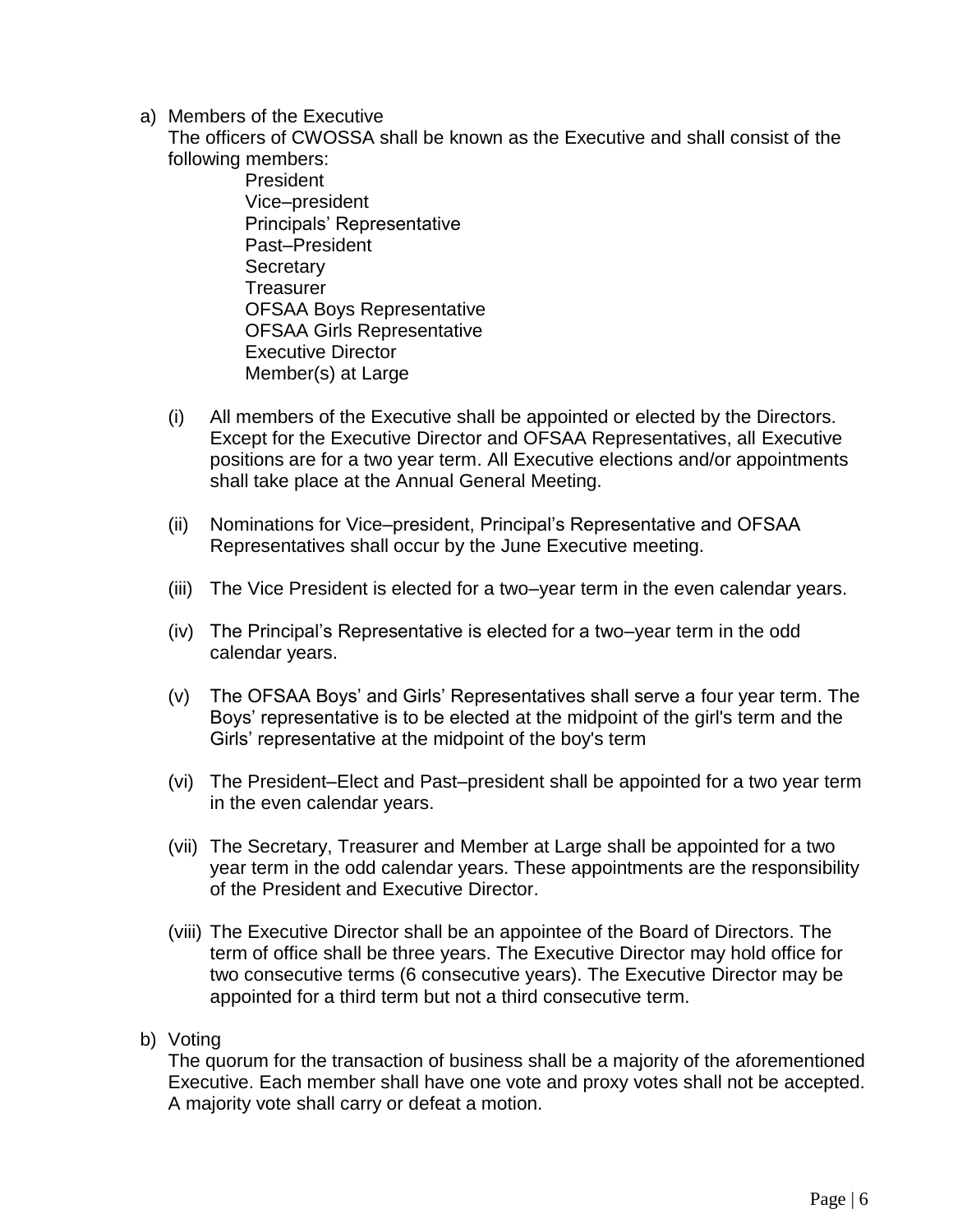c) Meetings

The Executive shall meet at least three times per year, each meeting being at least one week prior to each Directors meeting. Other meetings may be called at the discretion of the President.

### d) Duties of Executive

The President shall:

- i) Call the meetings of the Executive and Directors.
- ii) Act as Chair at the meetings.
- iii) Act as spokesperson for CWOSSA.
- iv) Have the authority to inquire into any matter pertaining to the affairs of CWOSSA.
- v) Be an ex–officio member of any committees authorized by CWOSSA.
- vi) Have the authority to carry on the affairs of the CWOSSA between meetings of the Directors and/or the Executive.
- vii) Assume the responsibility for protests, eligibility, etc., and ensure that communication of all decisions occurs to all parties, as is necessary.

The Vice–President shall:

- i) Assume the duties of the President when necessary.
- ii) Sit on the Transfer committee.
- iii) Assist with securing championship conveners

The Past–President shall:

- i) Act as a resource and take on special duties as assigned by the President.
- ii) Sit on the Transfer committee
- iii) Assume the responsibility of maintaining the Constitution.

The Secretary shall:

- i) Prepare the minutes and send a copy to each Director and Executive member.
- ii) Maintain a record of minutes.
- iii) Maintain a file of all materials pertinent to the business of the Association and all on–going policy decisions.

The Treasurer shall:

- i) Keep up–to–date accounts of all financial matters and submit a financial report to each meeting of the Directors
- ii) Work with the Executive Director to ensure Collection (from all schools) of the CWOSSA fees.

The Principal's Representative shall:

- i) Act as a resource to the President.
- ii) Sit on the Transfer committee and any Board of Reference.

The OFSAA Girl's and Boys' Representatives shall:

- i) Represent CWOSSA at OFSAA meetings.
- ii) Sit on the Transfer Committee.
- iii) Provide reports for the Executive and Directors at meetings.
- iv) Act as a resource to the President and Executive Director.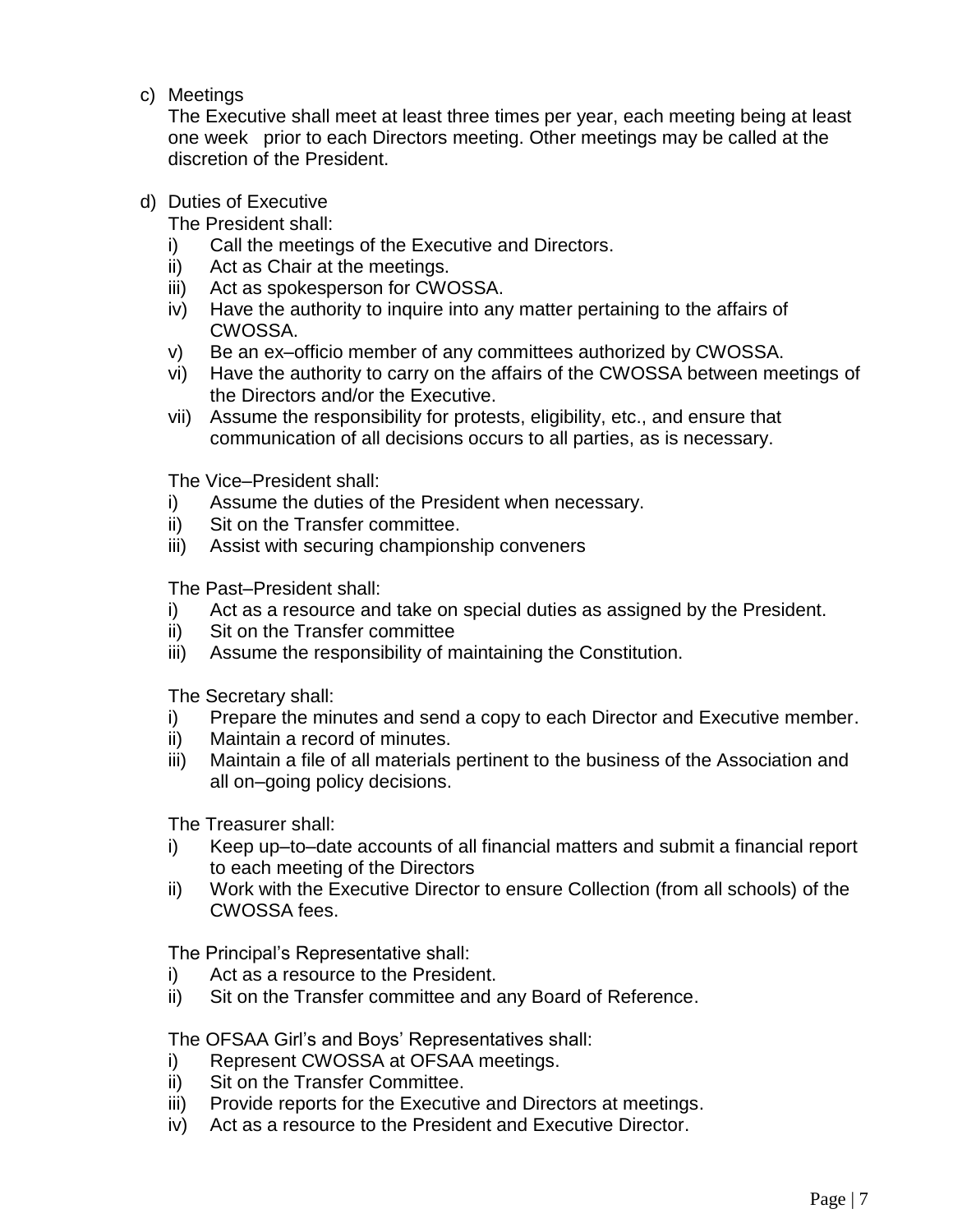v) Communicate changes in OFSAA policies and playing regulations to CWOSSA Athletic Directors

The Member(s) at Large shall:

- i) Act as a resource to the Executive and Conveners.
- ii) Sit on any Board of Reference

The Executive Director shall:

- i) Execute the policies of the Board and the wishes of the President as they pertain to the general principles of the Association.
- ii) Submit to the proper authorities or committees, matters requiring special consideration.
- iii) Be authorized to act on behalf of the Board of Directors, but any such actions shall be subject to review at the next meeting of the Board upon request by any member(s).
- iv) Be responsible to name a treasurer.
- v) Be responsible in conjunction with the President to name a Secretary.
- vi) Chair the Transfer Committee.
- vii) Communicate to the CWOSSA Athletic Directors changes in playing regulations, policies and/or the bylaws of the Association
- viii) Be responsible to maintain the CWOSSA website.
- xi) Ensure that a verified statement of finances be prepared for the annual meeting.
- x) Promptly ensure any person affected by an item passed by the Directors and/or Executive is informed.

## **Section 2 – Board of Reference Sanctions**

## **1. Structure**

- a) The Board of Reference shall consist of the Executive Director and not fewer than two (2) other members, who are members of the Executive or Board of Directors and selected by the Executive Director and approved by the President.
- b) The President is required to keep in mind the schools and districts involved in the issue in the interest of obtaining impartial representation.

## **2. Duties**

The Board of Reference shall be empowered to investigate and adjudicate the level of sanctions to be imposed for violations of the Association's articles, bylaws and playing regulations.

## **3. Procedures**

- a) A Board of Reference shall be convened upon the request of the President or Executive Director.
- b) The Board of Reference shall:
	- i) Receive and adjudicate reports from any source regarding matters that might discredit the aims, objectives, and values espoused by the Association.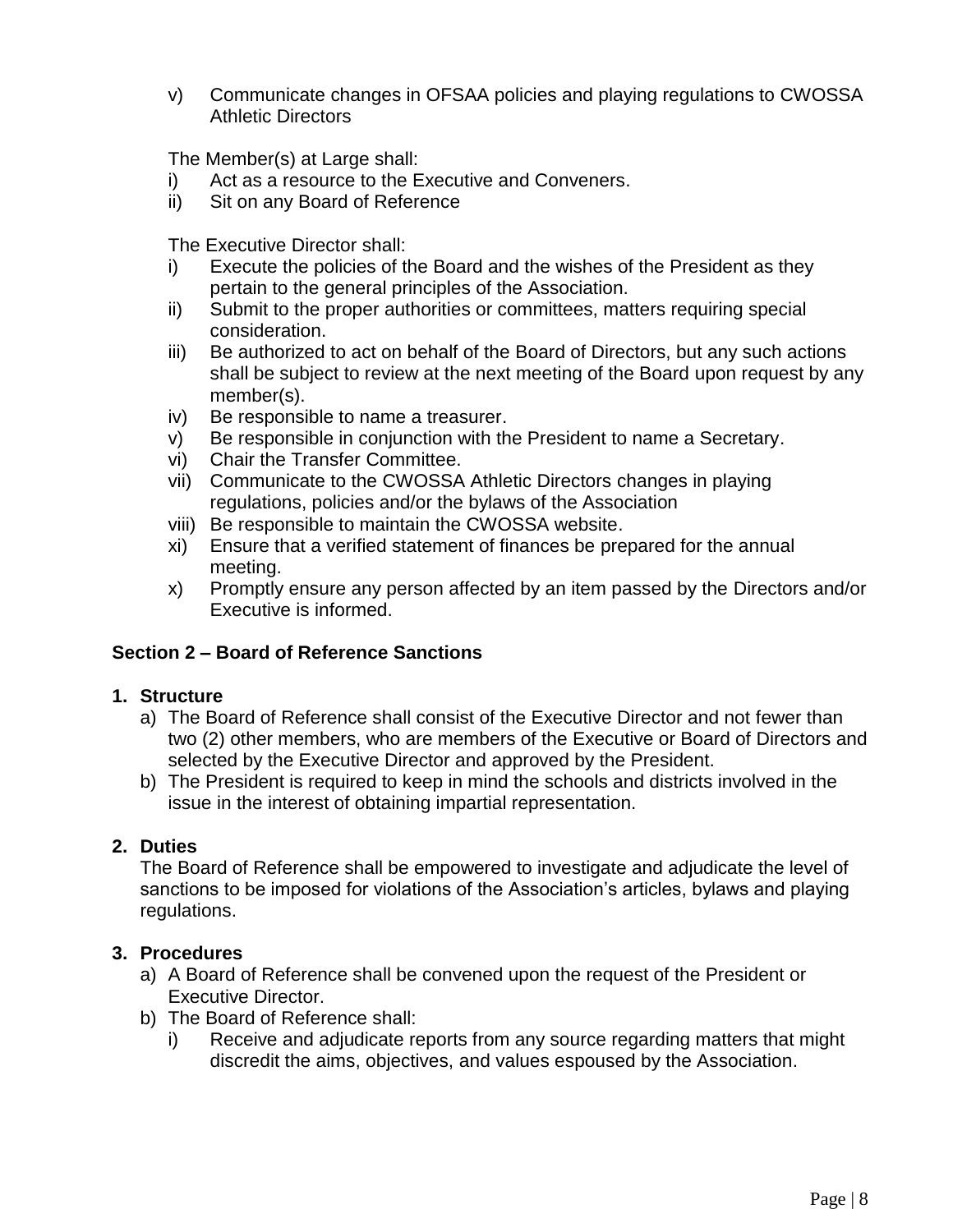- ii) Receive and adjudicate reports from any source regarding violations of the Association's Articles, By–Laws, Playing Regulations or Policies. The reporting of the alleged violation must be received in writing by the Executive Director within thirty (30) school days of the alleged violation. All parties with a legitimate interest in the matter will be notified within three (3) working days by the Executive Director.
- iii) Penalties imposed by the Board of Reference Sanctions may include, but are not limited to: stripping of awards, removal of records and standings, suspension from future CWOSSA competition, a period of probation, notification to appropriate sport governing bodies, and may require a written letter of apology and appropriate restitution.

## **4. Appeals**

- a) Appeals to decisions reached by the Board of Reference Sanctions may be made to the CWOSSA Executive through the President within fourteen (14) school days.
- b) The appeal shall be adjudicated by at least three members of the Executive chosen by the President and thereafter called the Appeal Board.
- c) If the President determines that the appeal is within the jurisdiction of the Executive, he/she shall inform all parties of the date of the hearing, and request any necessary documentation and\or other information that may be deemed necessary. Parties to the matter shall be given as much notice as possible prior to the date of the hearing.
- d) A non–refundable sum of \$50.00 must be received prior to the convening of an Appeal Board.

## **Section 3 – Convenors**

### **1. Naming of Convenors**

The Board of directors shall name convenors for a two–year term. Convenors may be granted additional terms if there are no applicants for the position identified by the April meeting. A request for a convenorship shall be made at the Spring Board of Directors meeting (April). In order to provide a more equitable access to convenorships, the Board of Directors may approve a suitable application to come into effect after the existing convenors second year. An effort will be made to maintain a three–year convenor calendar to allow for convenor rotation.

### **2. Application for Convenorship**

Anyone interested in convening a CWOSSA event should apply to their District Director, stating their reasons and outlining their specific qualifications to convene that particular event. The Director concerned will present this application for consideration to the Board at the April meeting of the Board of Directors.

### **3. Duties of Convenors**

- (i) Plan the activity at the Association level, including playdowns or tournaments required to determine a CWOSSA champion.
- (ii) Suggest to the Board any rule or organizational changes to improve the activity.
- (iii) Name such assistants required to adhere to the general principles of the organization.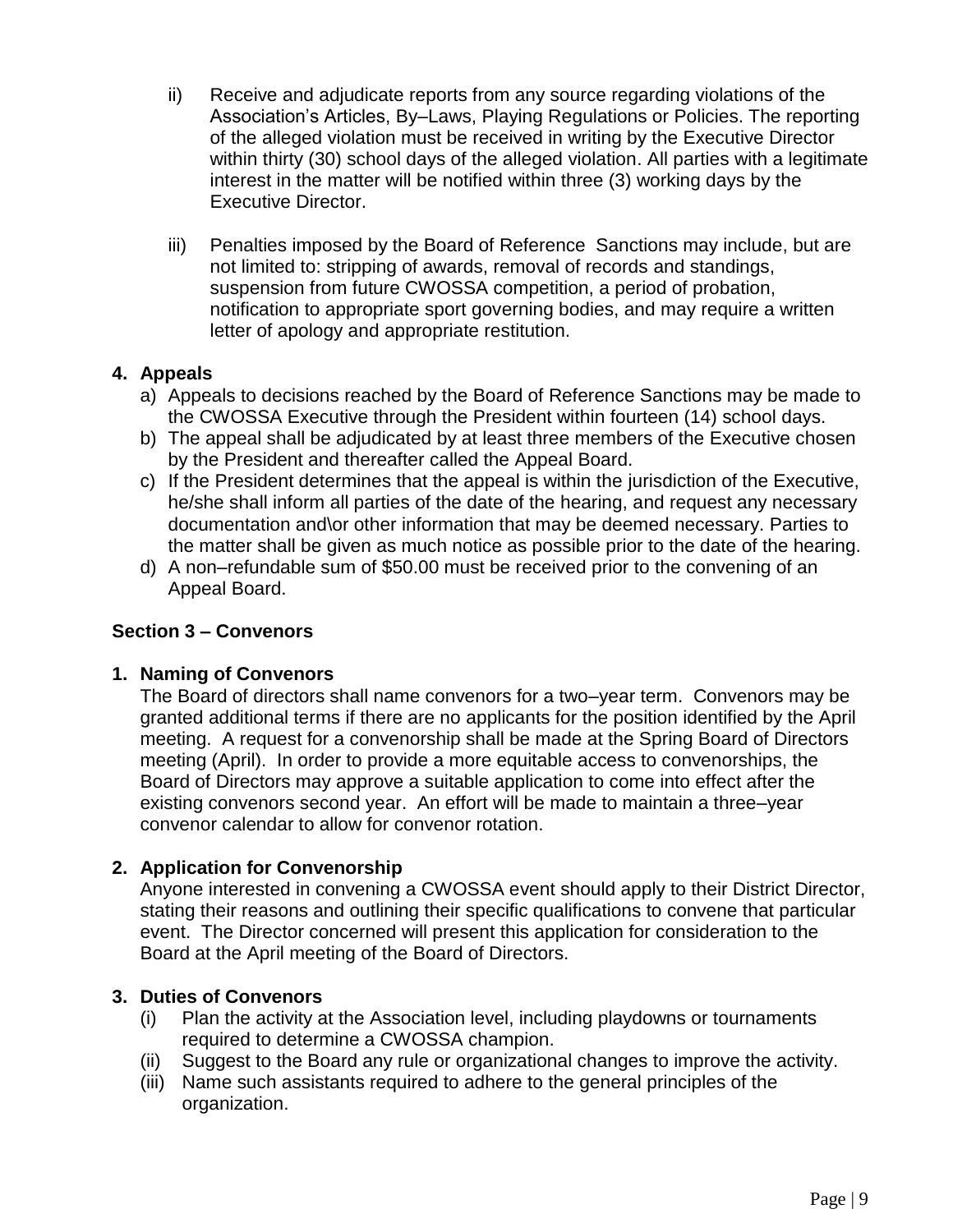- (iv) Make all necessary arrangements for the proper conduct of the activity. The convenor shall not incur any new financial obligations to the Association or depart from accepted procedure without first obtaining the approval of the Executive Director.
- (v) Submit to the Executive Director the following:
	- (a) The proposal form as soon as plans are complete
	- (b) The report form as soon as possible after conclusion of the event
	- (c) The financial report as soon as possible after the event
- (vi) Adhere to the regulations of the Board and to the guidelines in the playing regulations.
- (vii) Convenors should consult with the previous convenor. When a convenor completes her/his term it is expected that any electronic documents will be forwarded to her/his successor

## **4. Revenue from CWOSSA Activities**

Revenue generated by CWOSSA sports events will follow these requirements:

- a) Revenue from Entry Fees collected will be used to pay for the following tournament costs: officials, facilities, custodial, correspondence materials, timer/scorer refreshments. Conveners will need to "break even" on entry fees collected. Convenors *must provide copies of all receipts* to CWOSSA with Post Event Financial Statement submission. (Clarification statement: CWOSSA expects all schools participating in a CWOSSA activity to pay the entry fee, including the host school)
- b) Revenue from Tuck Shop (i.e. t-shirt sales, refreshments, student "buyouts" to attend games) will belong 100% to the hosting school/district.
- c) Revenue from Paid Admission will be divided as follows: 50% to CWOSSA and 50% to the district association/hosting school. Conveners must provide a "gate count" to CWOSSA with Post Event Financial Statement submission.

## **5. OFSAA Hosting Entries**

CWOSSA supports and encourages member schools to convene OFSAA events. The CWOSSA Board of Directors must approve the method for the addition of an extra entry to the OFSAA competition. OFSAA conveners submit, in writing, their recommendation for how the second qualifier will be determined. This should be done in advance of any mailing re: OFSAA and is subject to approval.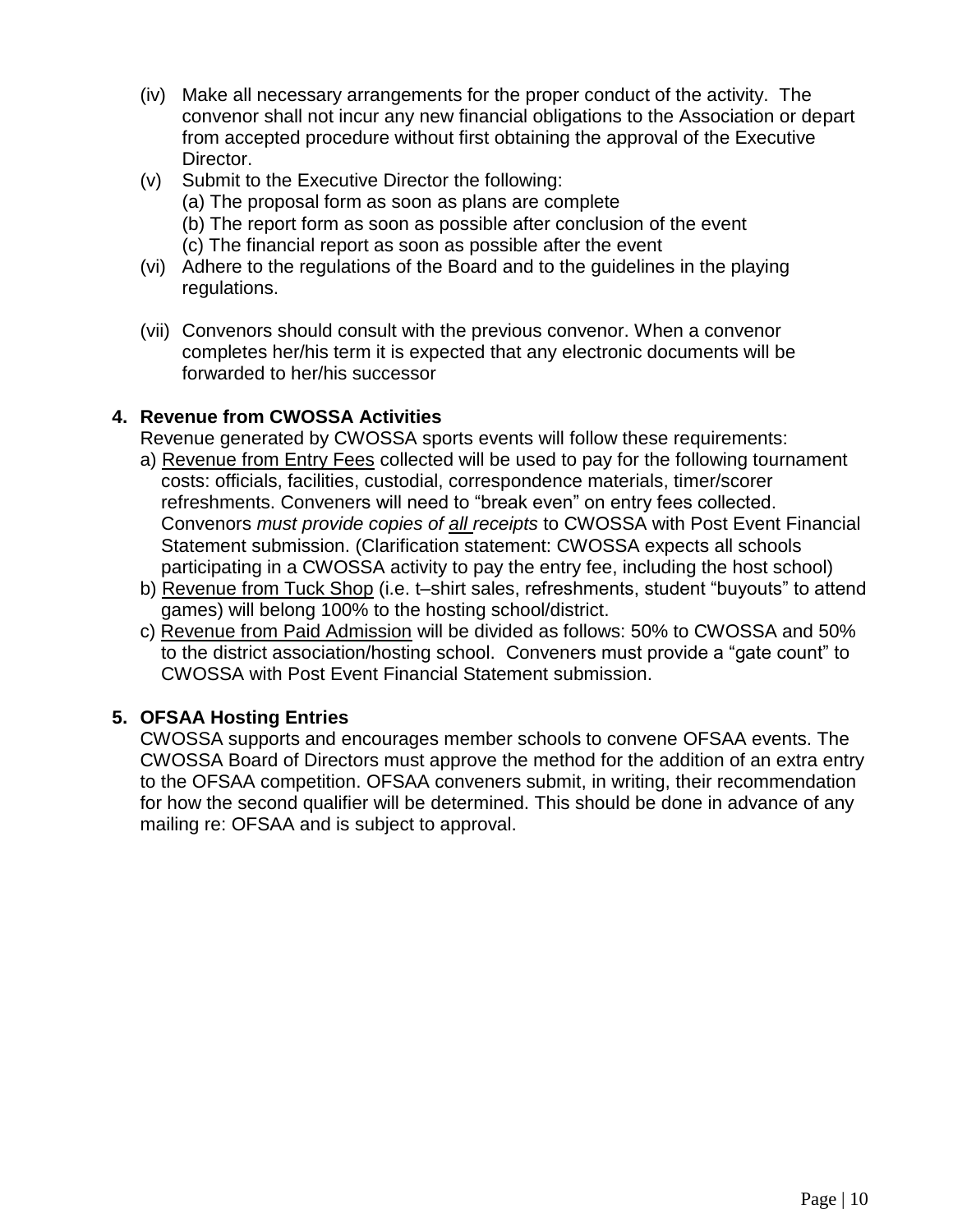## **ARTICLE V – FINANCES**

## **Section 1 – Membership Fees**

The membership fee structure is based upon school enrolment figures. Enrolment is set by the school's yearly submission to the Ministry of Education on October 31<sup>th</sup> the previous year. A flat rate fee is charged based upon the following formula:

| Enrollment           | Fee       |
|----------------------|-----------|
| (number of students) | (dollars) |
| Under 300            | \$115.00  |
| $300 - 599$          | \$230.00  |
| $600 - 899$          | \$285.00  |
| $900 - 1199$         | \$350.00  |
| $1200 - 1499$        | \$450.00  |
| 1500 and over        | \$575.00  |

The above fee, once paid, permits a school to enter all events listed in the Calendar of Events. For planning purposes each school must complete an activity entry form on a yearly basis.

## **Section 2 – Additional Fees**

Subject to the approval of the Board of Directors, an additional fee may be charged for participation in tournaments, championship events and any other CWOSSA sponsored event in which that convenor may deem an additional fee necessary to cover the expenses to ensure a successful activity. Such fees shall not be refundable if notification that the school is not going to participate is not received at least one full week before the date of the event.

## **Section 3 – Travelling Expenses**

Authorized travelling expenses of members of the Board of Directors, Convenors, the Board of Reference, or any other Committees appointed by the Board, incurred while such members are on business of the Association, shall be paid by the Association.

### **Section 4 – Operating Expenses**

The expenses of the Executive Director and any other expenses for proper operation of the Association as may be designated by the Executive shall be paid by the Association (subject to the approval of the Board of Directors).

### **Section 5 – Financial Year**

The financial year for CWOSSA will run from June 1 to May 31 inclusive.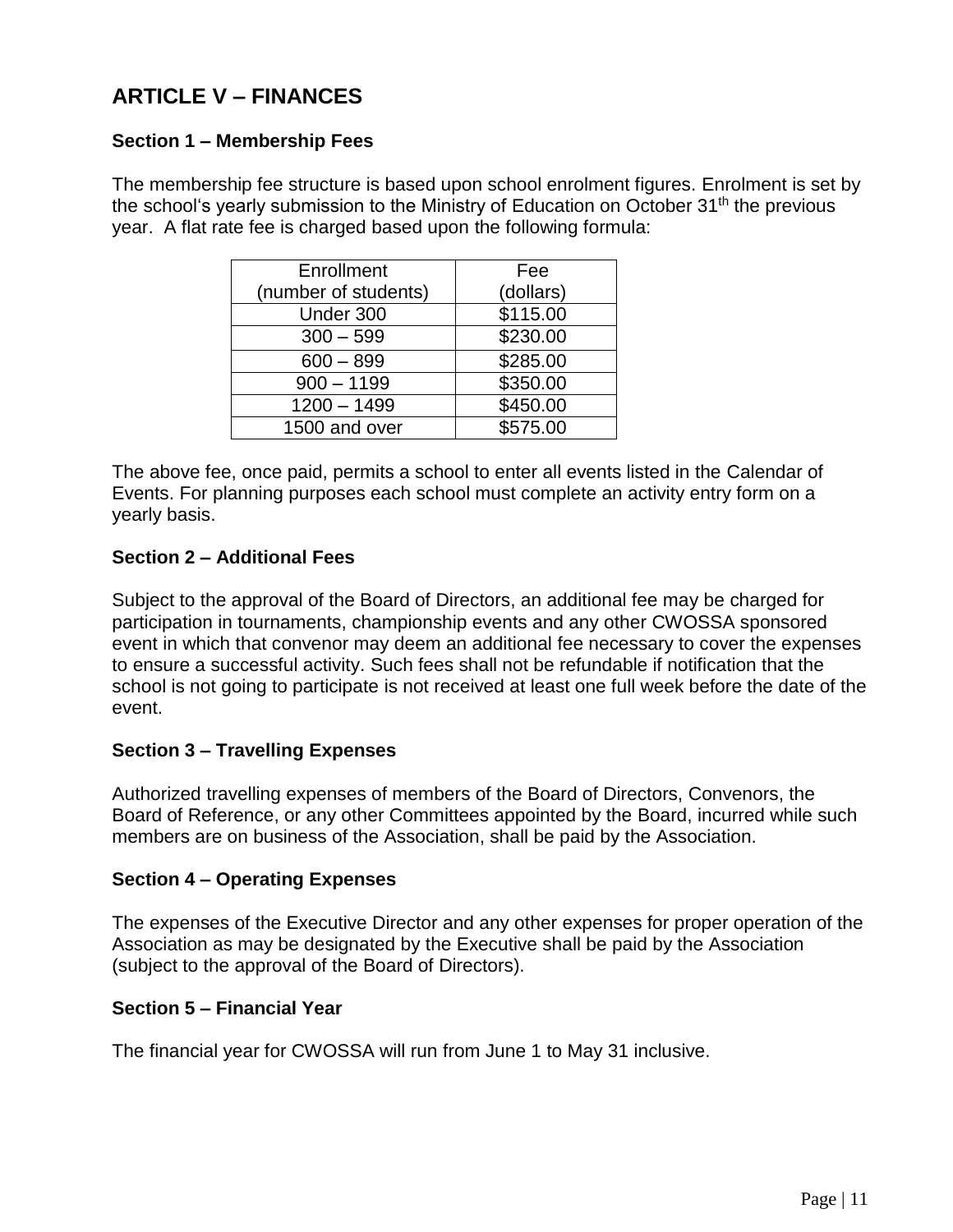## **ARTICLE VI – MEETINGS**

## **Section 1 – Board of Directors**

The Board of Directors shall meet in Fall (October), Winter (April) and Spring (June). Dates will be published in the annual CWOSSA calendar. Additional meetings of the Board of Directors shall be by decision of the Board or at the call of the Executive.

### **Section 2 – Annual Meeting**

The Annual Meeting of the Association shall be held in June. The date will be published in the annual CWOSSA calendar and an agenda circulated at least ten school days before the meeting date.

### **Section 3 – School Representation**

Each member school of the Association shall be entitled to two representatives at any meeting of the Association with only one representative having the power to vote. This would include the Annual General Meeting and all coaches meetings.

#### **Section 4 – Committee Meetings**

Meetings of the Board of Reference or any other committee shall be at the call of the President or the Executive Director.

### **Section 5 – Coaches' Meetings**

There shall be coaches meeting as needed throughout the year, at the request of the Executive Director, the Executive and/or the coaching body.

### **Section 6 – Quorums**

A quorum at any Annual General Meeting of the Association shall consist of at least ten of the voting representatives. A quorum at any meeting of the Board of Directors, Board of Reference or any Committee shall consist of the members present, providing notice of such a meeting was sent out at least ten days before the meeting. Otherwise a quorum shall consist of the majority of the members entitled to vote at the meeting concerned. Each member school of the Association shall be entitled to two representatives at any meeting of the Association with only one representative having the power to vote.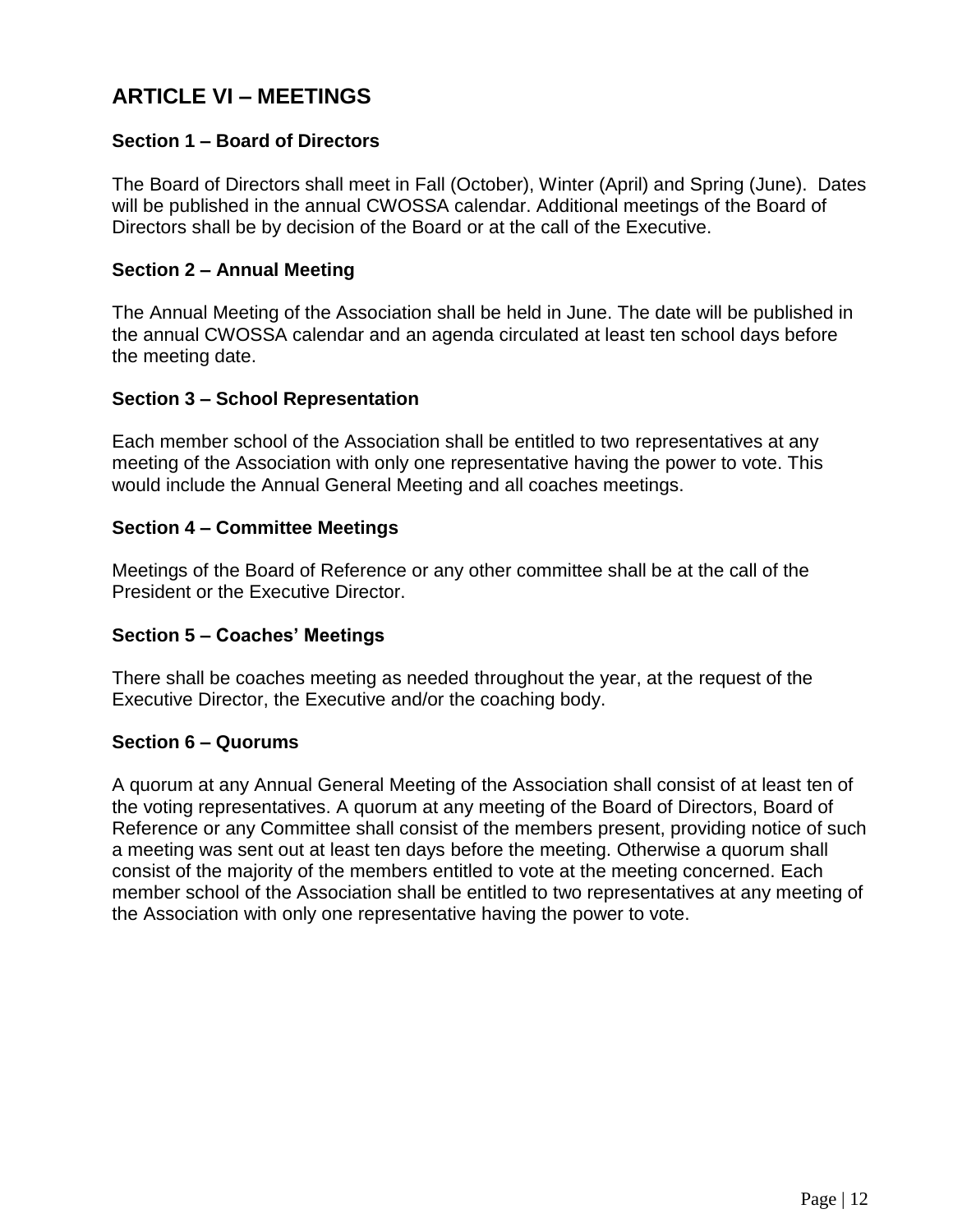## **ARTICLE VII – GENERAL**

### **Section 1 – Amendments**

#### **1. Constitution**

The constitution may be amended at any regular meeting of the Board of Directors by a vote of two–thirds of the delegates present and empowered to vote, providing a quorum is present (Article VI, Sect. 6).

### **2. Notices of Motion to Amend**

Notices of motion to amend the constitution, bylaws or playing regulations at the annual meeting must be in the hands of the Executive Director at least one month prior to the meeting concerned.

#### **3. Proposed Amendments**

The Executive Director shall forward copies of any important proposed amendments to all members of the Association at least two weeks prior to the meeting concerned.

#### **4. Approved Amendments**

Approved amendments shall be effective as of September 1 following their adoption.

#### **Section 2 – Bylaws and Regulations**

The Board of Directors may from time to time make such Bylaws and Regulations consistent with this constitution, as it deems necessary for the conducting of the business of the Association.

### **Section 3 – Affiliation**

- (i) The Association is a member of OFSAA and its constitution and bylaws are in agreement with and complement the respective constitution and by–laws of OFSAA which shall be used when no clear constitutional or by–law direction can be found in the CWOSSA constitution and by–laws.
- (ii) The Association shall support special rules in effect in any District providing that such rules do not weaken the position which CWOSSA takes on the point or points in question.